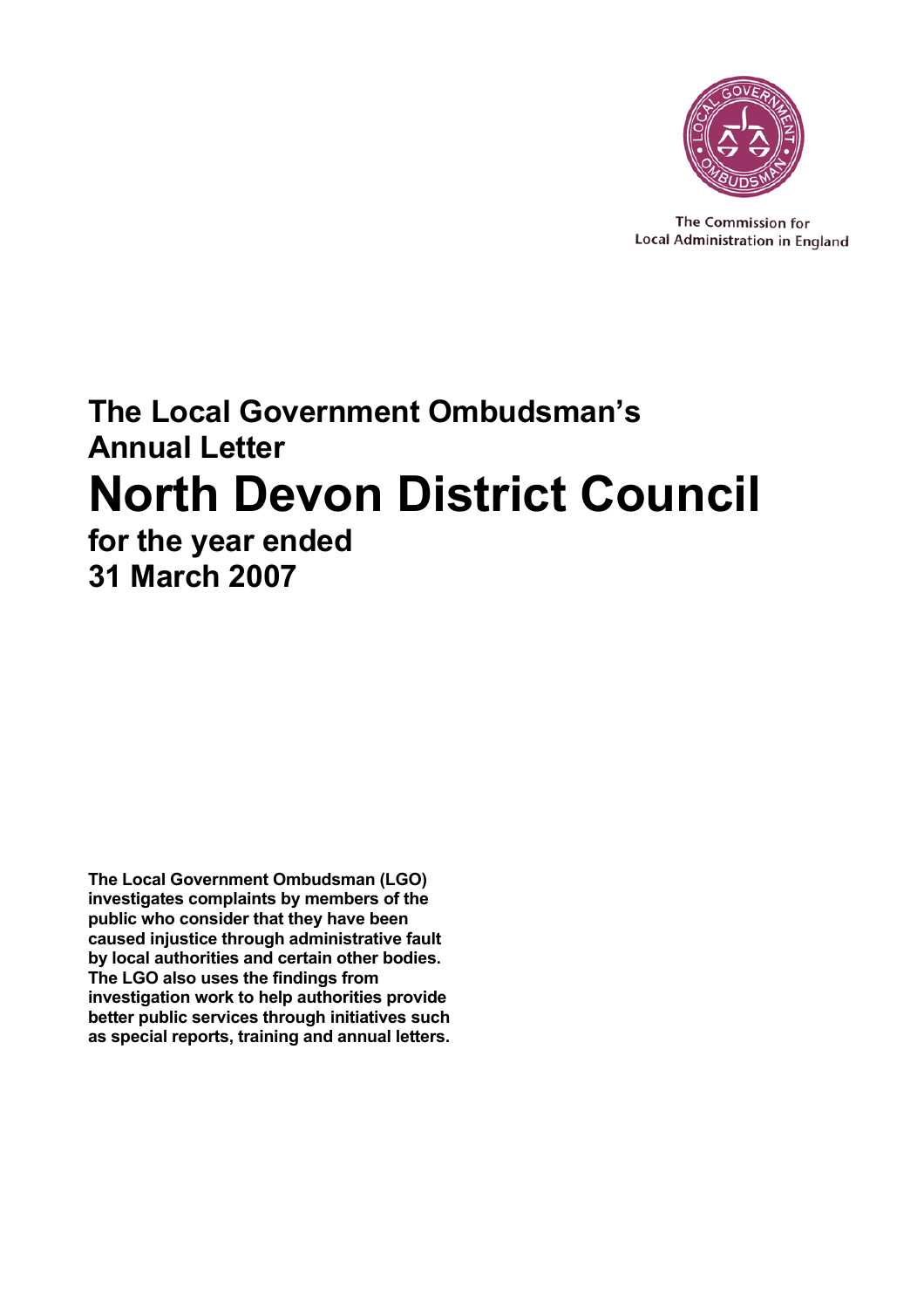## **Annual Letter 2006/07 - Introduction**

The aim of the annual letter is to provide a summary of information on the complaints about North Devon District Council that we have received and try to draw any lessons learned about the authority's performance and complaint-handling arrangements. These might then be fed back into service improvement.

I hope that the letter will be a useful addition to other information your authority holds on how people experience or perceive your services.

There are two attachments which form an integral part of this letter: statistical data covering a three year period and a note to help the interpretation of the statistics.

## **Complaints received**

## *Volume*

We received 29 complaints during the year, a small reduction on the 32 last year, but we expect to see some fluctuations over time.

#### *Character*

As I noted in last year's letter a significant proportion of complaints concerned planning. The 21 complaints in 2006/07 represented a further increase in this area. Three complaints were about housing and one in the 'other' category was about waste management. Three complaints were received about public finance but none about housing benefit. One complaint in the transport and highways category was about disputed parking charges.

#### **Decisions on complaints**

## *Reports and settlements*

We use the term 'local settlement' to describe the outcome of a complaint where, during the course of our investigation, the Council takes, or agrees to take, some action which we consider is a satisfactory response to the complaint and the investigation does not need to be completed. These form a significant proportion of the complaints we determine.

Four complaints were settled locally. In two complaints, about planning enforcement, the Council accepted that during a delay in resolving enforcement issues flooding occurred and it agreed to pay compensation of £500 to one complainant and £50 to another as well as sending a monthly report to the complainants about the ongoing enforcement. In another complaint about planning enforcement, the Council failed to respond to letters from the complainant following a visit from an enforcement officer but, when responding to searches, informed the prospective purchaser's solicitor that an enforcement investigation was still outstanding. This was information not requested in the search. The Council agreed to review the approach to revealing investigations to third parties prior to taking formal action and pay the complainant £350 to reflect the anxiety, uncertainty and time and trouble he had spent pursuing the complaint. The remaining complaint raised no issues of particular interest and did not involve the payment of compensation.

The total compensation paid was £900. I am grateful to the Council for its assistance in settling these complaints.

When we complete an investigation we must issue a report. I issued no reports against the Council during the year.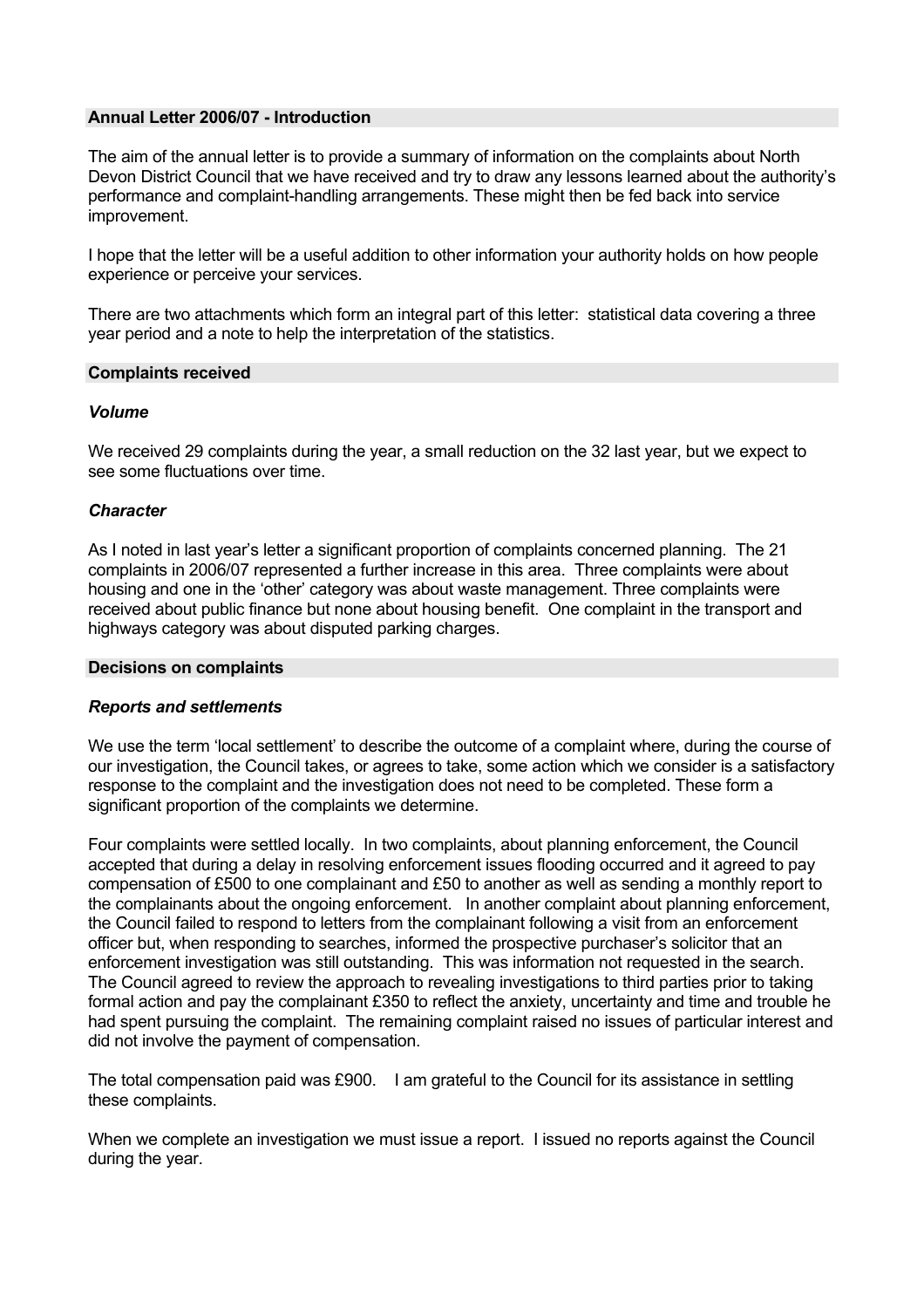# *Other findings*

Thirty complaints were decided during the year. Of these three were outside my jurisdiction for a variety of reasons. Eight complaints were premature and, as I mentioned earlier, four were settled locally. The remaining fifteen were not pursued because no evidence of maladministration was seen or because it was decided for other reasons not to pursue them, mainly because no significant injustice flowed from the fault alleged.

# **Your Council's complaints procedure and handling of complaints**

Your Council's complaints process appears clear and is available on the website. Complaints can be made online, a facility increasingly valued by citizens. No issues arose in the complaints I have investigated which relate to the Council's complaints process.

Of the eight premature complaints I referred to earlier, five had been resubmitted by the end of the year. Each of them was about fundamental disagreement with the merits of planning decisions and so I do not believe this in itself indicates any defect in the Council's processes.

# **Training in complaint handling**

As part of our role to provide advice in good administrative practice, we offer training courses for all levels of local authority staff in complaints handling and investigation. The feedback from courses that have been delivered over the past two and a half years is very positive.

The range of courses is expanding in response to demand. In addition to the generic Good Complaint Handing (identifying and processing complaints) and Effective Complaint Handling (investigation and resolution) we can run open courses for groups of staff from smaller authorities and also customise courses to meet your Council's specific requirements.

All courses are presented by an experienced investigator so participants benefit from their knowledge and expertise of complaint handling.

I have enclosed some information on the full range of courses available together with contact details for enquiries and any further bookings.

## **Liaison with the Local Government Ombudsman**

We made enquiries on ten complaints this year, and the average time for responding was 28 days, a slight increase on the 25 days it took last year. But, our target for responses is 28 days, and I am grateful to the Council for its efforts in meeting the target for the second year running.

I was pleased to welcome your link officer to the seminar I held in Coventry in November. I hope she found the seminar useful.

In addition, if it would help for Stephen Purser, the Assistant Ombudsman, to visit the Council and give a presentation about how we investigate complaints I would be happy to arrange this.

## **LGO developments**

I thought it would be helpful to update you on a project we are implementing to improve the first contact that people have with us as part of our customer focus initiative. We are developing a new Access and Advice Service that will provide a gateway to our services for all complainants and enquirers. It will be mainly telephone-based but will also deal with email, text and letter correspondence. As the project progresses we will keep you informed about developments and expected timescales.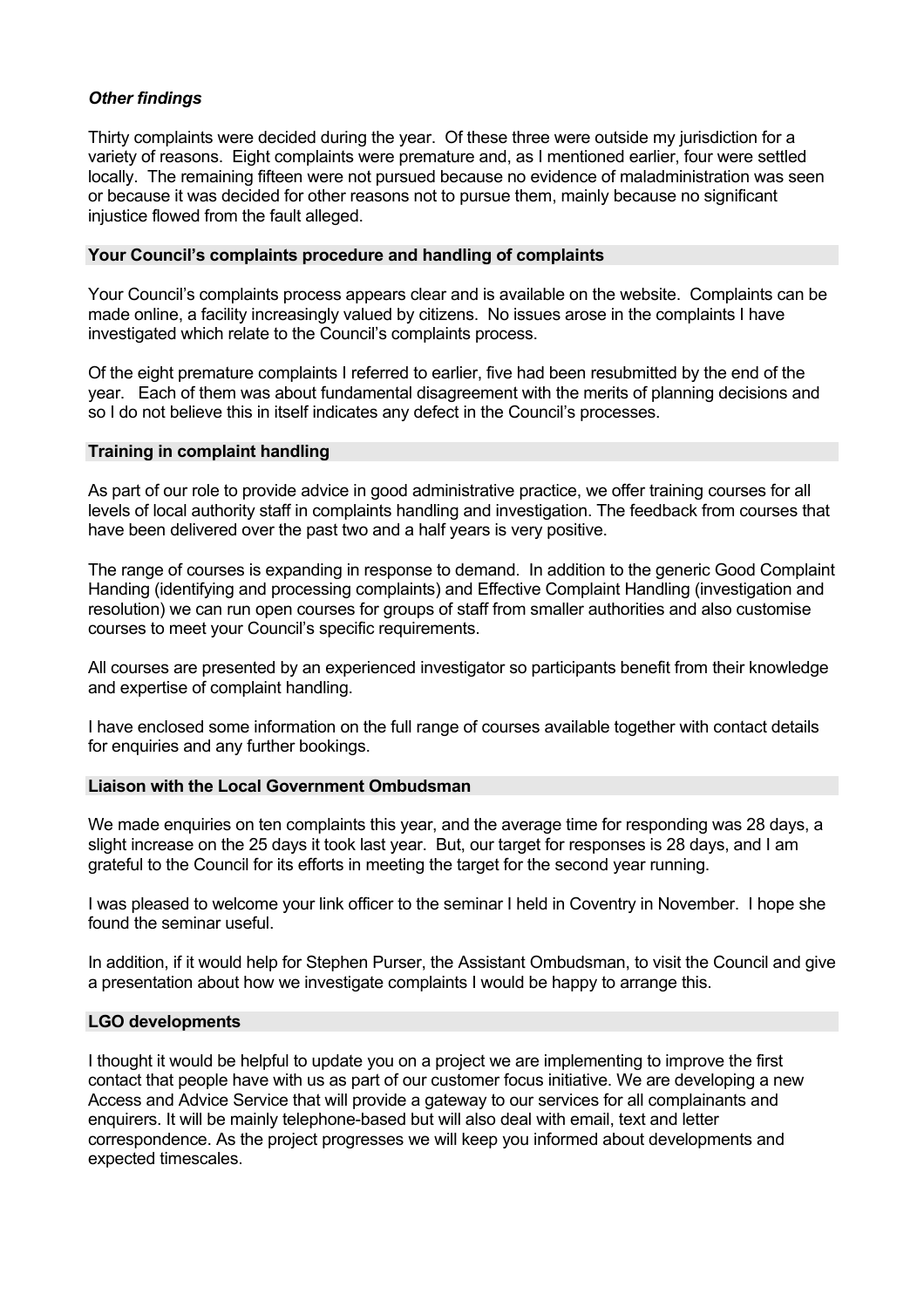Changes brought about by the Local Government Bill are also expected to impact on the way we work and again we will keep you informed as relevant.

We have just issued a special report that draws on our experience of dealing with complaints about planning applications for phone masts considered under the prior approval system, which can be highly controversial. We recommend simple measures that councils can adopt to minimise the problems that can occur.

A further special report will be published in July focusing on the difficulties that can be encountered when complaints are received by local authorities about services delivered through a partnership. *Local partnerships and citizen redress* sets out our advice and guidance on how these problems can be overcome by adopting good governance arrangements that include an effective complaints protocol.

# **Conclusions and general observations**

I welcome this opportunity to give you my reflections about the complaints my office has dealt with over the past year. I hope that you find the information and assessment provided useful when seeking improvements to your Council's services.

**J R White Local Government Ombudsman The Oaks No 2 Westwood Way Westwood Business Park Coventry CV4 8JB** 

# **June 2007**

Enc: Statistical data Note on interpretation of statistics Details of training courses